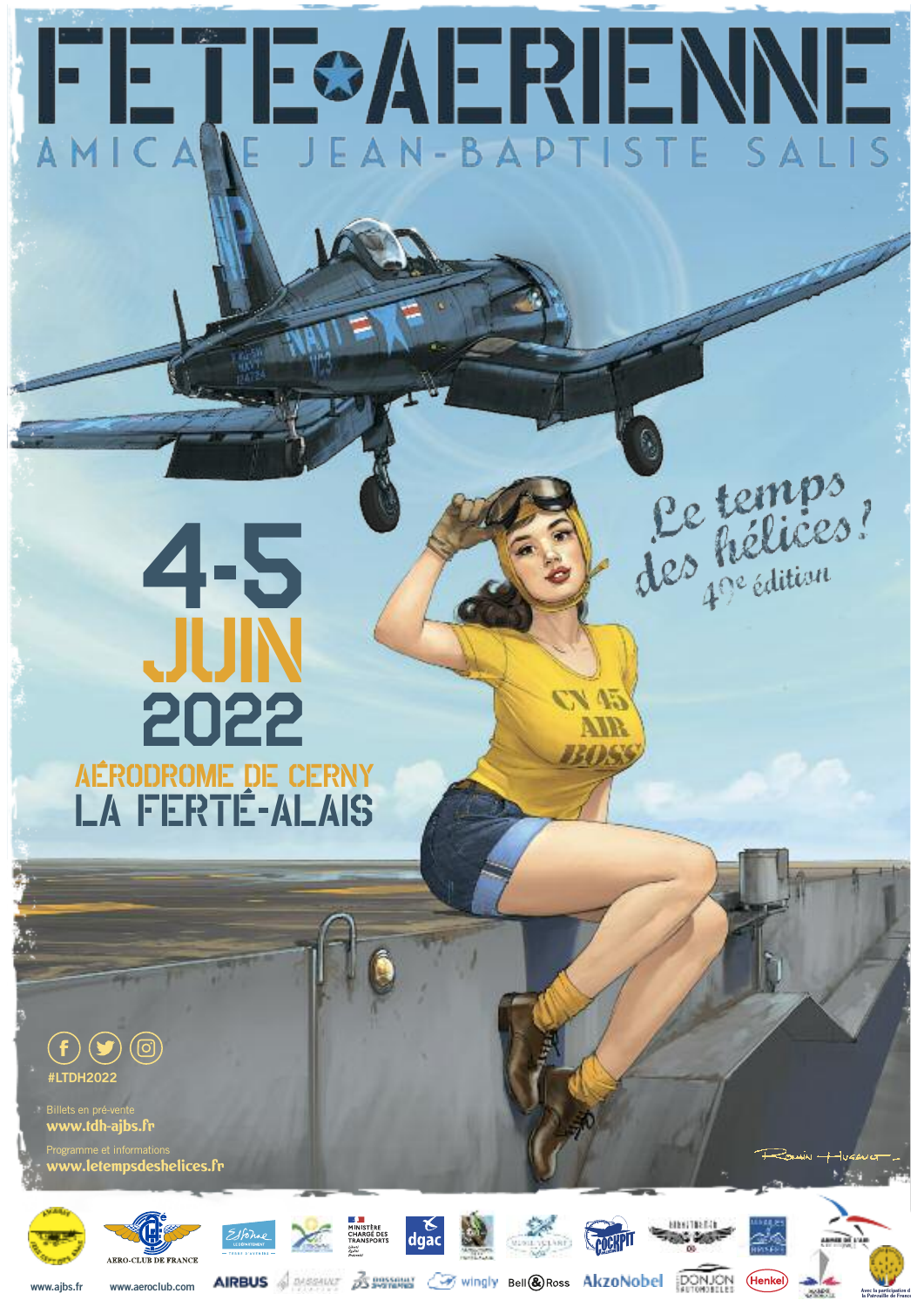

# *Le Temps des Hélices* **A unique airshow** *June 4-5, 2022*



#### ■ **What you need to know...**

The 49th edition of the **Temps des Hélice**, the major event of the aeronautical season proposed by the Amicale Jean-Baptiste Salis(AJBS) will take place on **4 and 5 June 2022**. The year 2022 will also be marked by the 50th anniversary of the association. It all began in the early 1970s at the **Cerny-La Ferté-Alais airfield**, with the first event organised by a few enthusiasts under the name of Fête aéro-folklorique...

50 yearslater, the "Temps des Hélices" has become an unmissable event of the **European airshow season**, with its stage and its ground animations or the fireworks show. Every morning, the public can approach the aircraft via the **static exhibition** allowing contact with the pilots and mechanics. **Various activities** (autograph sessions, vintage motorbike parade, historical re-enactment troops, musical groups, etc.) are on the programme.

The afternoon is dedicated to the **flight presentations** with a show of **more than 5 hours**including nearly **one hundred aircraft**flying in the sky of Essonne. The show unfoldsthe history of aeronautics in thematic tableaux, from the time of the pioneers to the latest generation of civil and military aircraft -show commented by **Bernard Chabbert**,sound illustration by **Gilbert Courtois**. **Michel Geindre** directs the flights.

# ■ **Video** presentation of the 2020 edition of Temps des Hélices

#### **https://youtu.be/fsjiKwt5eUE**

#### In a nutshell

- **– An internationally renowned event**
- **– 49th edition on 4 and 5 June 2022 in Cerny/La Ferté-Alais (91)**
- **– 100 aircraft on display in the morning**
- **– 100 aircraft presented in flight in the afternoon**
- **– 5 hours of uninterrupted show**
- **– 40,000 spectators on site including 2,000 VIPs**
- **– 800 discovery flights**

**One of the best air shows with pyrotechnics, music and surround sound...**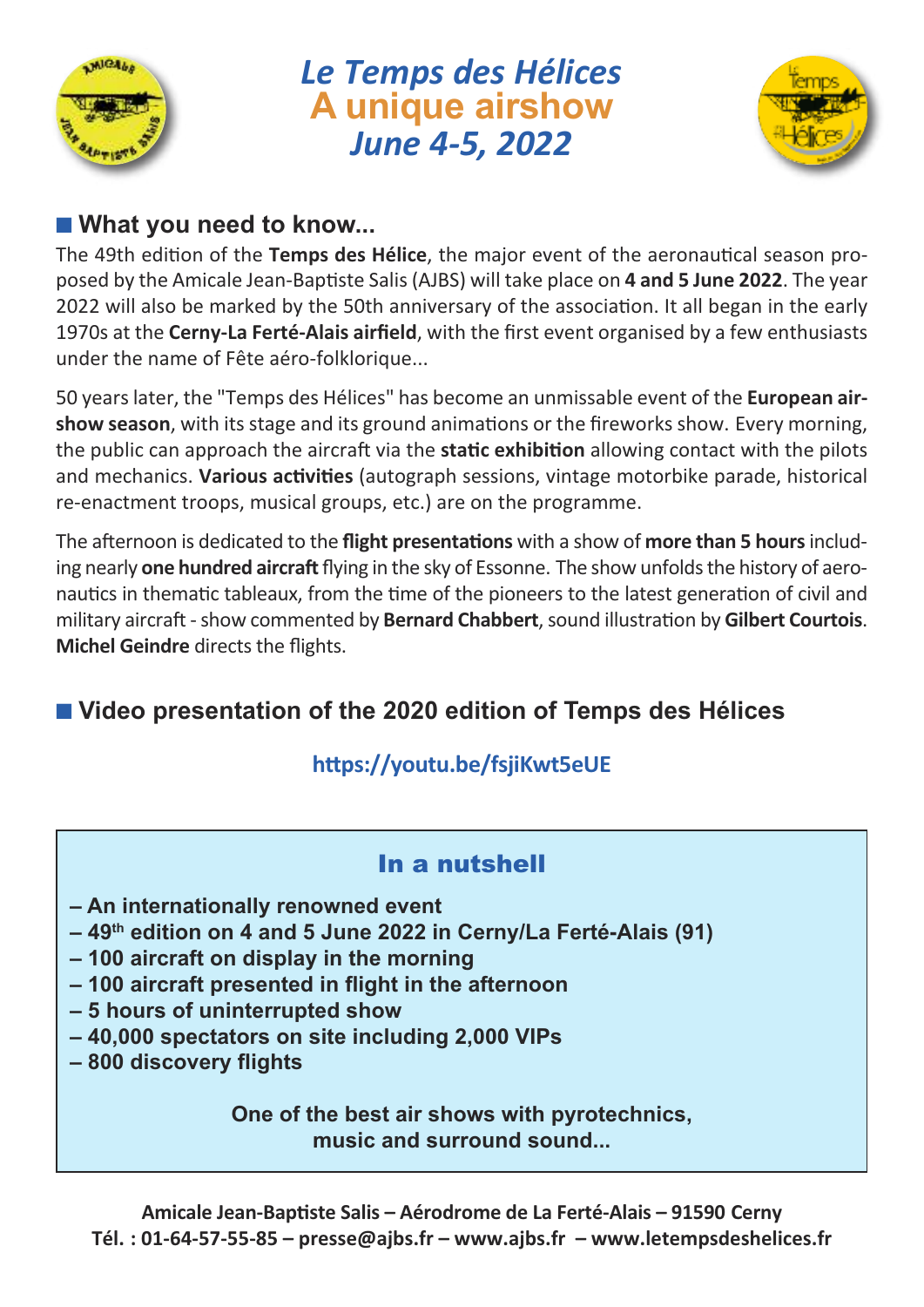# *Le Temps des Hélices* **The Airshow poster** *June 4-5, 2022*

#### ■ **A** poster by Romain Hugault

Born in 1979, Romain Hugault became fascinated with aeronautics at an early age and obtained his pilot's license at 17. He then had the choice between making flying his profession and drawing for pleasure, or becoming a draughtsman and flying as a hobby: he opted for the second option.



After studying at the École Estienne, he illustrated reference works on aviation, including some for the Air Force. Most of his work consists of comic strips about aviation during the two world wars. He was also inspired by the pin-ups of that era and has written several artbooks entitled Pin-Up Wings. To date, he has sold more than 800,000 albums. His series Angel Wings, Le Pilote Edelweiss and The Grand Duke are translated in many countries.

In 2020, he published an illustrated book, recounting the life of Antoine de St-Exupéry from the perspective of the pilot and his planes, in order to weave the link between his aerial adventures and his literary work. The texts are written by Bernard Chabbert, the meeting's commentator.

Romain Hugault is a regular at the "Temps des Hélices" since he has signed the previous posters of the meeting for the last ten years, He has signed the previous posters of the meeting, with a personal style and a refined visual, immediately identifiable. In 2022, it is the atmosphere of the US Navy aircraft carriers after the Second World War that is evoked, with a Chance-Vought F4U Corsair on approach...



**Amicale Jean-Baptiste Salis – Aérodrome de La Ferté-Alais – 91590 Cerny Tél. : 01-64-57-55-85 – presse@ajbs.fr – www.ajbs.fr – www.letempsdeshelices.fr**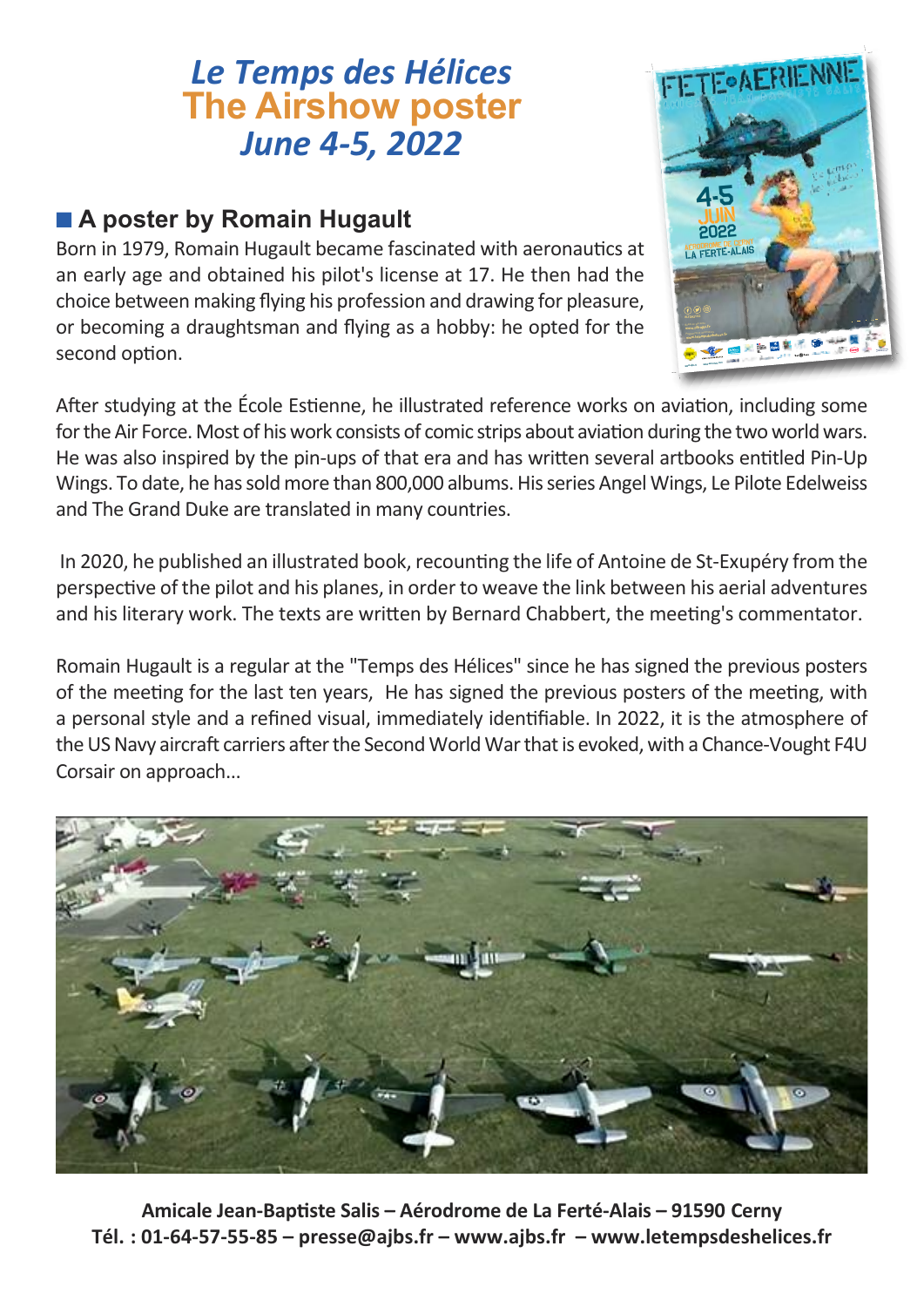

*Le Temps des Hélices* **The air festival** *June 4-5, 2022*



# **Some highlights of the meeting\*…**

## ■ **Warbirds**

The propeller planes of the Last War are always the stars at La Ferté-Alais.

**– Spitfire MkXIX and MkXIV:** the only two Spitfires based in France will be present, one coming from Dijon-Darois, the other now based at La Ferté-Alais.

**– Chance Vought F4U-5N:** the US Navy's embarked fighter during the Last War...

**– Tora, Tora display :** a dozen T-6 are on the programme for the Tora, Tora, an emblematic presentation of the La Ferté-Alais meeting with pyrotechnic effects.

**– Vietnam display:** no less than 4 North American T-28s, a Douglas Skyraider, a North American OV-10 Bronco and a Lockheed C-130H to make up this imposing display...

Also planned for the Cerny/La Ferté-Alais plateau: **Douglas DC-3/C-47, Curtiss**

**P-40N, Fieseler Fi-156 Storch, Junkers Ju-52, Messerschmitt Me-108, Yak-3U, Yak-9**, etc.

# ■ **The French Air Force in force**

The French Air Force will be present in force for this edition, with its ambassadors and some surprises.

– **The Patrouille de France** will be presenting its Alpha Jets on Saturday and Sunday.

– **The Rafale Solo Display** (RSD) will once again showcase the evolutionary capabilities of the twin-engine aircraft, with a new pilot in the cockpit, as the RSD pilot changes every two years before becoming the coach of his successor for two years. In 2022, Bertrand 'Bubu' Butin is the RSD.

– **The Air Force Aerobatic Team** (EVAA), a unit flying Extra 330SCs.

– **A Lockheed C-130H** in solo presentation after having participated in the Vietnam picture.

– **An Airbus A330 MRTT Phénix**, a transport and refuelling aircraft.

# ■ **The French Navy**

The French Navy will be present with two **Rafale Marine**, an **ATL2** (anti-submarine warfare aircraft) and a **Grumman E-2C Hawkeye** (surveillance over the naval system), not forgetting a **Falcon 50** and three "old" Navy aircraft (**Breguet Alizé, Fouga Zéphyr and Morane Paris**) presented by the Cocardes Marine association.

# ■ **Teams**

- **– Patrol of 3 Boeing Stearman :** American style flying school in the 1930s.
- **– Yako Team :** aerobatics with three Yakovlevs with star engines...
- **– Patrouille de l'Aéro-Club de France :** jet and propeller planes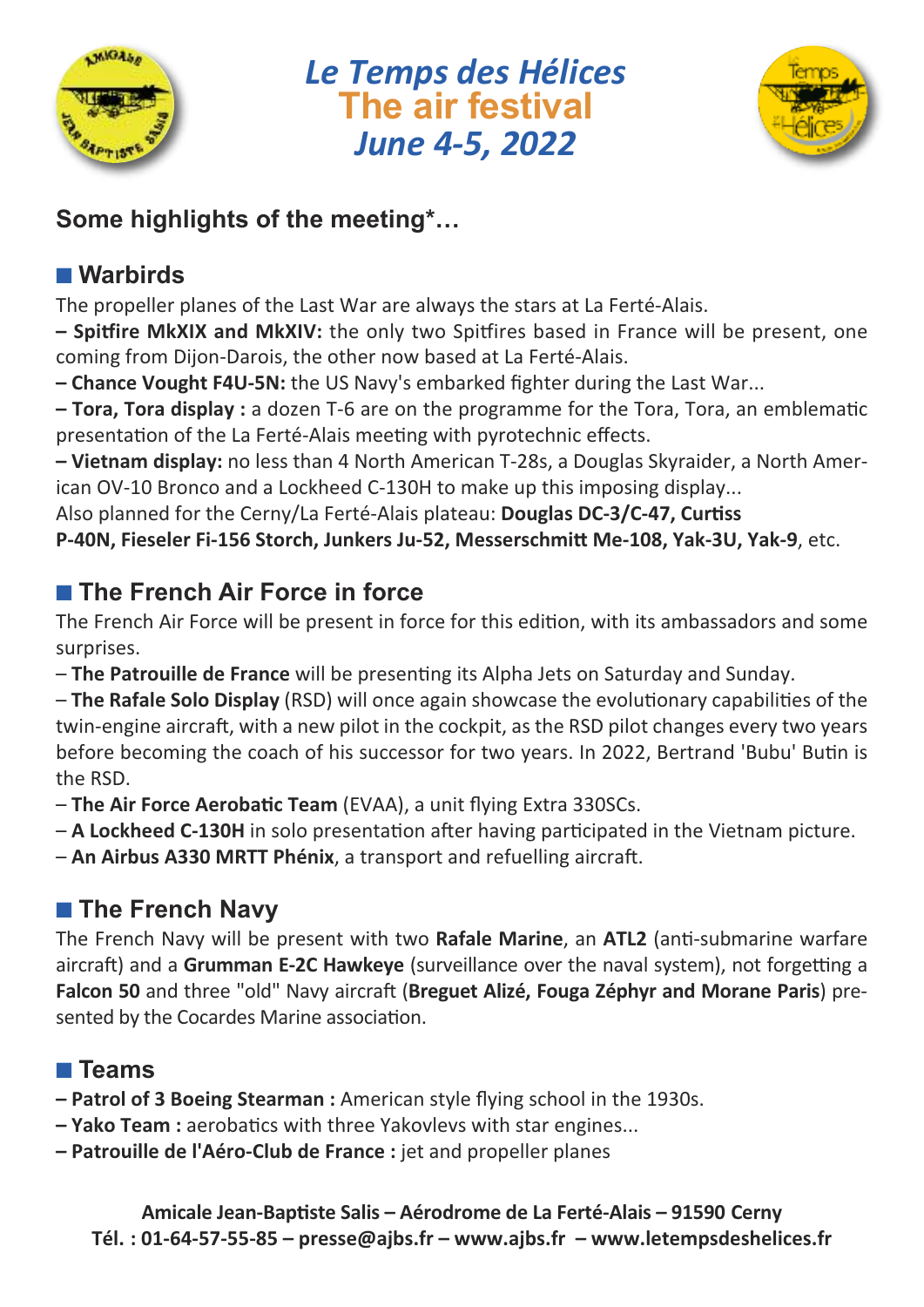#### ■ **Heroic Times**

A specificity of the Temps des Hélices is to be able to present numerous machines from the beginning of the 20th century, including :

**– Blériot XI:** the plane that made Louis Blériot famous after the first crossing of the English Channel on 25 July 1909.

**– Morane H:** the single-seater used in 1913 by Roland Garros for the first crossing of the Mediterranean, between Fréjus and Bizerte.

**– Caudron G-III:** one of the first aircraft used for military reconnaissance but also by Adrienne Bolland to cross the Andes.

**– Deperdussin:** one of the first military aircraft...

## ■ Air **combat** in 1914-1918

An evocation of the military aircraft of the First World War with **Se-5a, Fokker Dr.1, Bristol Fighter, the only flying Spad XIII in the world**.

#### ■ Golden Age with the 1930s

Other aircraft will evoke the golden age of aviation.

– **Stearman and N3N** aircraft will take spectators back to the 1930s.

– The beautiful limousines of the golden age of aviation with **Bellanca Cruisemaster, Ryan PT-22 and Spartan Executive**.

#### ■ **But also…**

– At the opening of the meeting, a simultaneous presentation of radio-controlled models in the form of **a dozen 1939-1945 fighters and bombers** flying together...

– A high performance **EB29D two-seater glider** in silent evolution...

– Transport aircraft (**Dassault Flamant, Douglas DC-3/C-47**) accompanied by **two Cri-Cri**, the world's smallest single-seat twin-engine aircraft...

– The rare presentation of a twin turboprop **Dash 8** of the Sécurité civile.

– **Aerobatics in a helicopter**, with the **BO-105** of the Flying Bulls. Breathtaking...

– The smallest jet in the world, with the Microjet single-seater (**Bede BD-5J**) made famous by Roger Moore in "James Bond".

– Choreography on the wings of a **Super Stearman** during aerobatics or the return of the **Barnstormers.**

– and other surprises...

\* programme subject to technical and weather conditions at the time, depending on the availability of armed forces aircraft.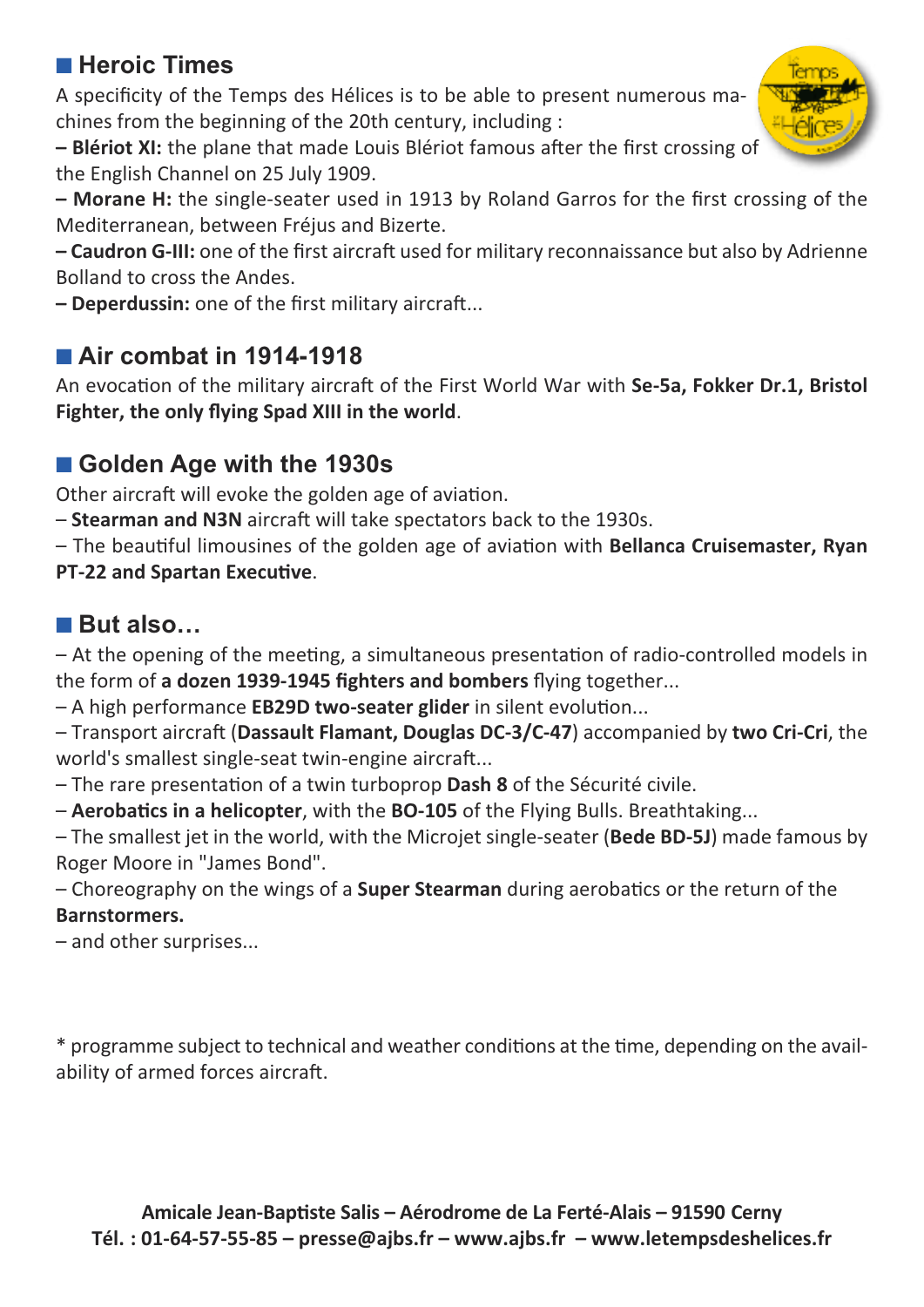

*Le Temps des Hélices* **Entertainment** *June 4-5, 2022*



#### ■ **Discovery** Flights

These will take place on the mornings of Saturday 4 and Sunday 5 June, or even after the meeting. It is then possible to fly on vintage aircraft: biplanes from the 1930s, military training aircraft from the 1940s, historic aircraft, Rallye... or by helicopter.

#### ■ **Signing** sessions

Signing sessions with the most famous aeronautical comic artists. For Editions Paquet, Romain Hugault (Au-delà des nuages, le Grand Duc...) will be present, accompanied by several fellow artists and scriptwriters.

#### ■ **Aircraft to visit and cockpits to discover**

To be visited each morning, **Douglas DC-3, Junkers Ju-52 and Douglas AD4 Skyraider**.

#### ■ **Entertainment** on ground

- The **Satin Doll Sisters**, a retro vocal group composed exclusively of female voices.
- The **Fanfare Ventilato**r, a travelling band with a supersonic crew!
- The **Brassband Firelip's Men**, a jazz band with a... squadron.

– Exhibition in the morning and parade in the afternoon in front of the public of **vintage motorbikes** in phase with the flight presentations.

– **Historical re-enactment** (all day) with extras from the Pilotes de Guerre association in period costumes near the planes...

– A **photo competition** open to all and with many prizes.

#### ■ **Exhibitors' villages**

Numerous exhibitors in various fields: books, photos, flight suits, insurance, flying schools, aeronautical federations, heritage associations, etc.

Catering available on site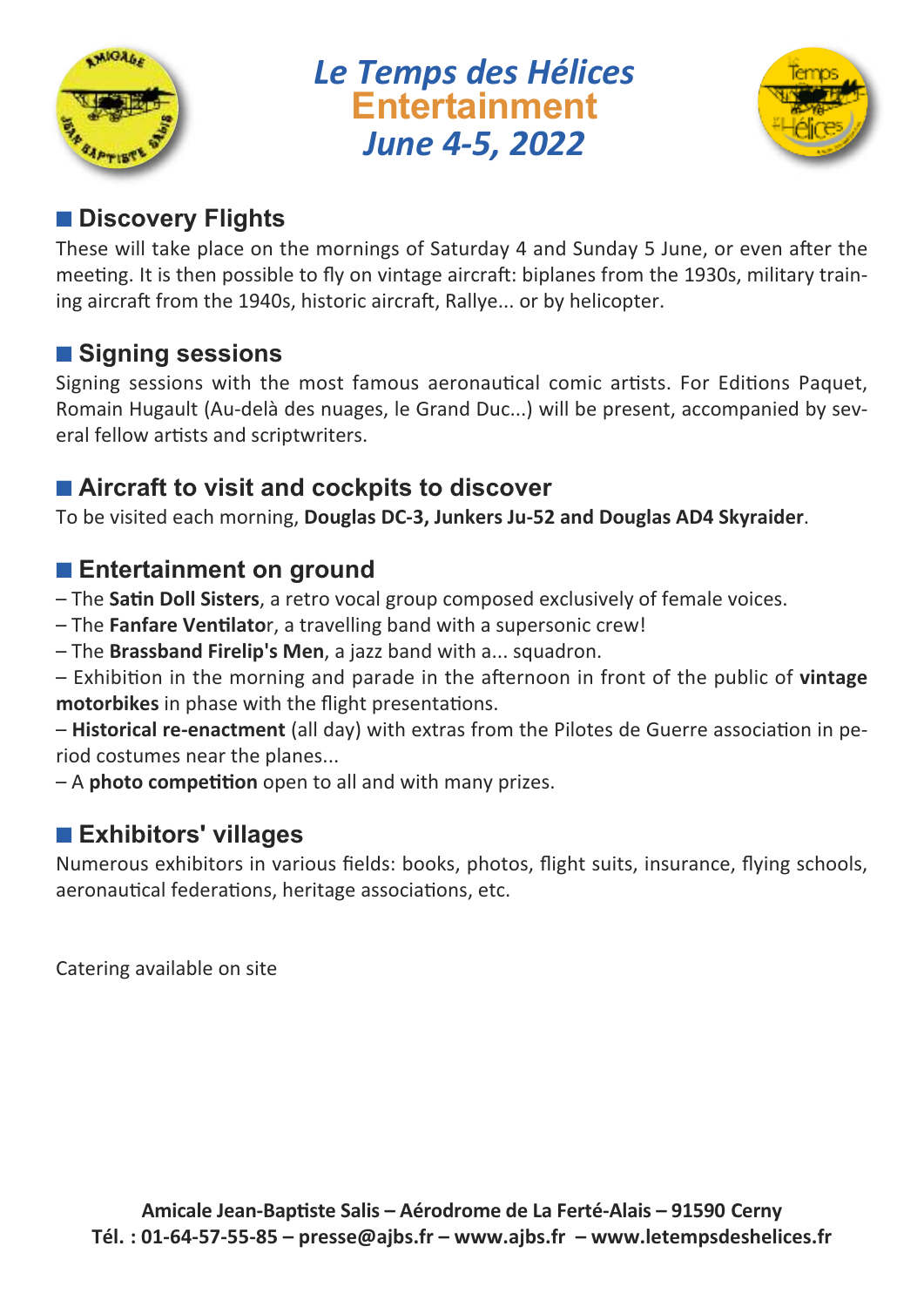# *Le Temps des Hélices* **Our partners** *June 4-5, 2022*

#### ■ **Aéro-Club de France**

The Aéro-Club de France – the oldest aeroclub in the world... – participates in the Temps des Hélices with, for the second consecutive year, the demonstration of its aircraft patrol.



#### ■ **Air Force**

Every year, the French Air Force is present at the airshow with, in particular, the Rafale Solo Display, aerobatic presentations by the pilots of the Air Force Aerobatic Team (EVAA) and the Patrouille de France (PAF).

#### ■ **French Navy**

The French Navy is present in Essonne with its Rafale Marine, ATL2, Falcon 50 and Grumman Hawkeye.

#### ■ **Aviation** companies

Dassault Aviation, Dassault Systèmes, Air France, Airbus

#### ■ **Regional** and **local** institutions

The Amicale particularly thanks the Essonne department (91) and the community of communes of the Val d'Essonne, of which the towns of Cerny and La Ferté-Alais are particularly involved, in the smooth running of the meeting at each edition.





# **Thanks to the volunteers... Organising one of the most**

**important air shows in France and in Europe is only possible with the collaboration of various partners but also the participation of many volunteers of the Amicale, without whom nothing could be the day. It is an imposing project which is being set up from the beginning of the year with multiple facets: logistics, insurance, security, accommodation, preparation meetings, etc. I hope that you will have pleasure in discovering its stage, which has been developed over several months... See you in Cerny-La Ferté-Alais next June!**

> **Cyrille Valente Président de l'AJBS**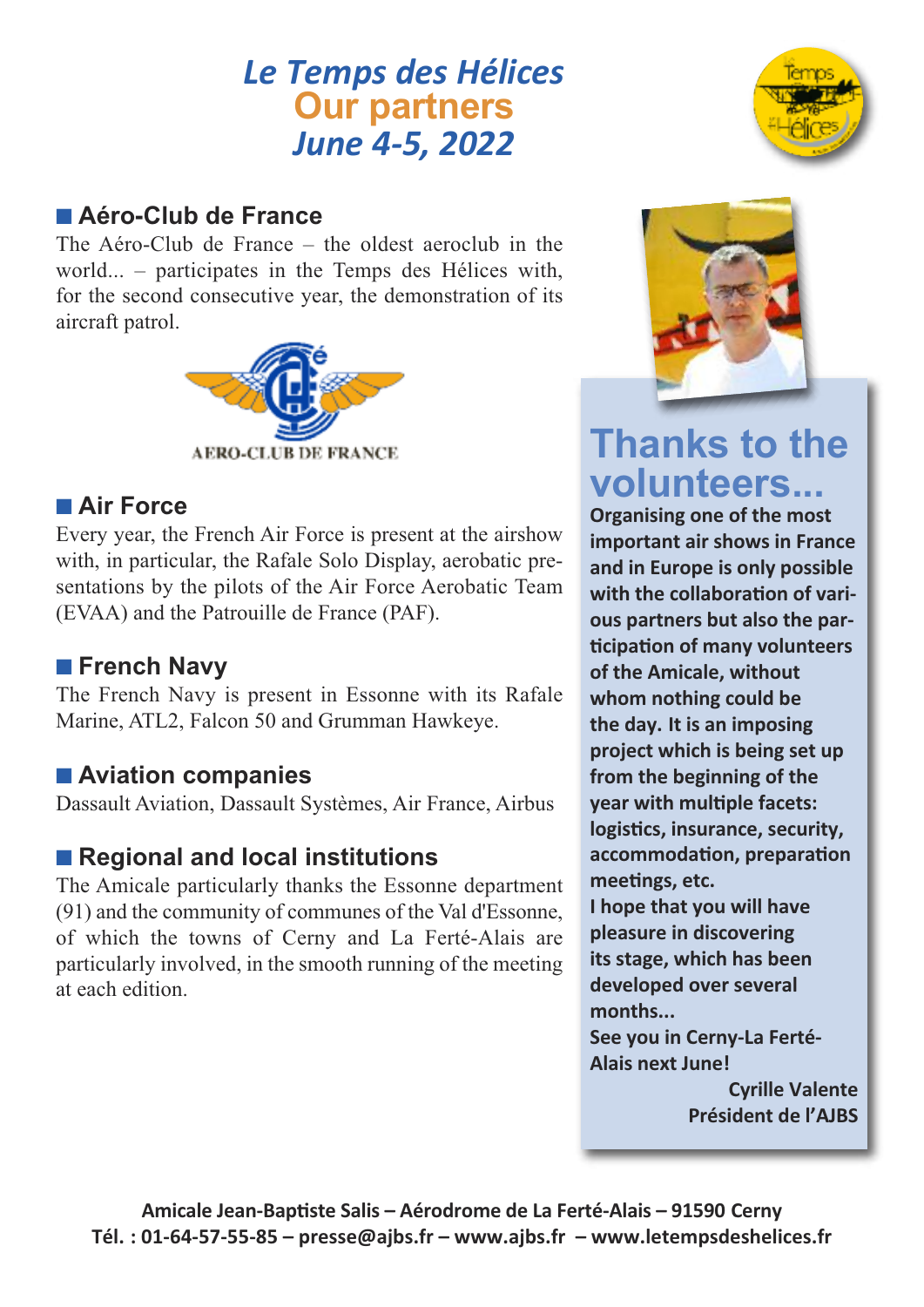

*Le Temps des Hélices* **AJBS, the organiser** *June 4-5, 2022*



#### ■ **AJBS:** a collection to preserve the aeronautical heritage...

The Amicale Jean-Baptiste Salis (AJBS) was created in 1972 to perpetuate the spirit of the pilots of the of which Jean-Baptiste Salis was a member. Located on the airfield of Cerny/La Ferté-Alais airfield, it preserves, rebuilds and maintains in flight condition aircraft belonging to the history of aviation.

In recent years, the association has restored an Akrostar (single-seater aerobatic plane) and a Caudron Luciole (1930s ecol plane). Both were awarded prizesin the Grand Prix du Patrimoine (GPP) organised each year by the Aéro-Club de France. Currently, the main project concerns the restoration to flying condition of a rare De Havilland DH-89 Dragon Rapide, a 1930s airliner with an elegant silhouette.

In the Salis Flying Museum, located on the airfield, various associations exhibit their historic machines alongside the aircraft of the Amicale Jean-Baptiste Salis: the Casques de Cuir, Memorial Flight, not forgetting the machines of a few individuals. The whole constitutes one of the most beautiful collections of historical aircraft in the world, totalling about 70 aircraft that evoke the epic of aviation, from the pioneers of the early 20th century to the present day - aircraft in flying condition, moreover, in most cases, alongside a few machines being restored or made for static display.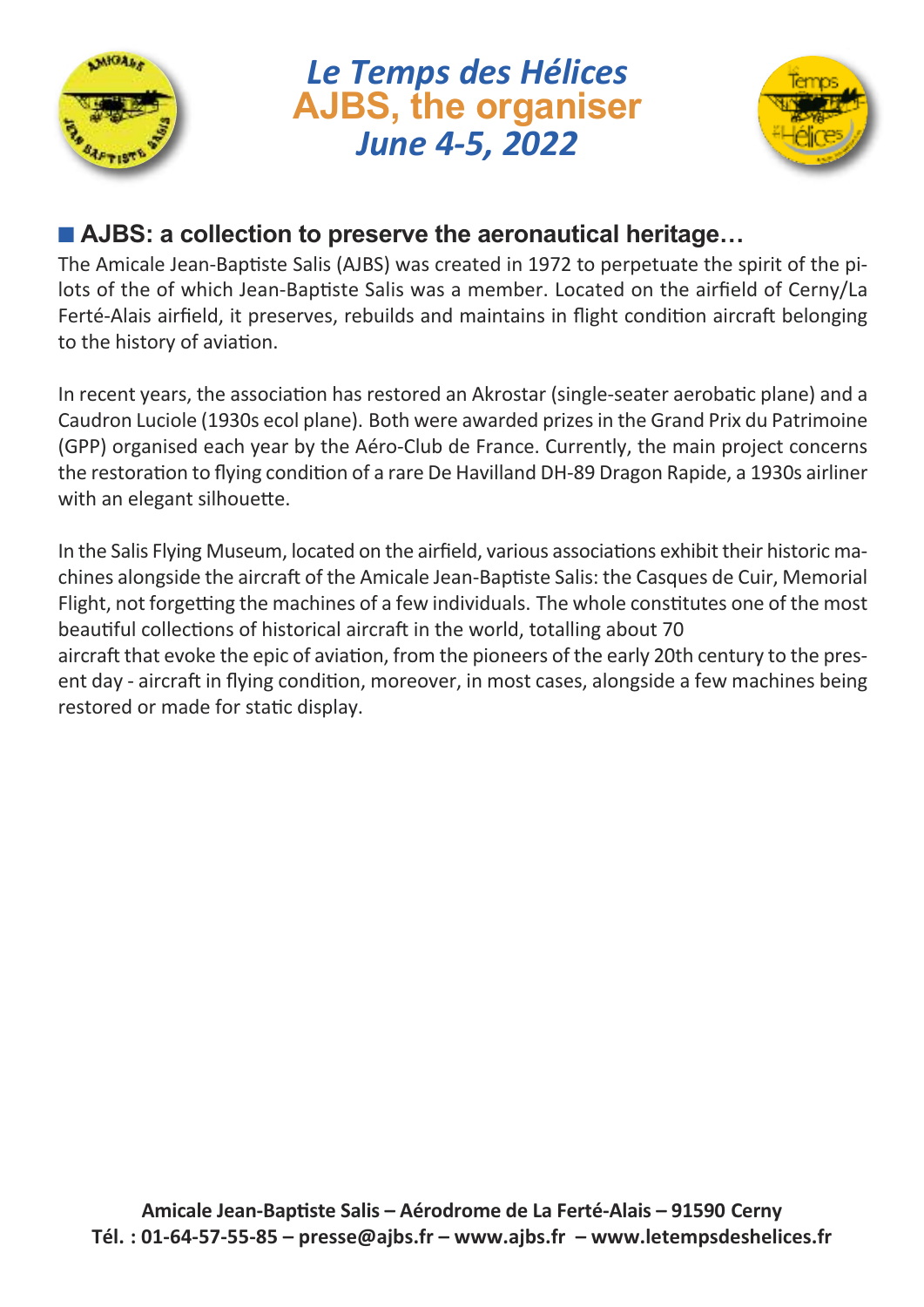*Le Temps des Hélices* **Prices** *June 4-5, 2022*



| <b>IMPORTANT:</b>                     |  |
|---------------------------------------|--|
| Tickets in advance on www.tdh-ajbs.fr |  |
|                                       |  |
|                                       |  |

#### ■ **Price List 2022**

Ticket sales only via the website **www.tdh-ajbs.fr**

Meeting admission per person, including static exhibition visit and car parking:

- Adults: €32
- Children under 12: free
- Children from 12 to 16 years old: €15
- Groups of more than 20 people :

28€/person contact the AJBS office via bureau@aibs.fr

Prices for motorhomes, including static exhibition visit:

Ticket valid for 2 days:  $20 \text{ } \epsilon$  + 28  $\epsilon$  x 2/person.

No camping on the airfield: please contact the campsites of Boissy-le-Cutté, Itteville, La Ferté-Alais, Mondeville.

# ■ **Discovery** Flights

**Flights: only available on site.**

# ■ **Opening** hours of the Airshow

– The airfield will be open to the public on **Saturday 4 and Sunday 5 June from 7am to 8pm**

Please note! Access on Friday 3 June and Monday 6 June is restricted to authorised persons only. **– Morning**

8.30am to 12.00pm: Large static display of aircraft participating in the meeting

8.30 am to 12 noon: Baptisms of the air

#### **– Afternoon**

1.00 pm to 6.00 pm on Saturday: "Propeller time", flight presentations...

1.00 pm to 6.00 pm on Sunday: "Propeller time", flight presentations...

Identical programme on 4 and 5 June (depending on technical and weather constraints)

Catering available on site

Additional information on websites : **http://www.ajbs.fr http://www.letempsdeshelices.fr**

> **Amicale Jean-Baptiste Salis – Aérodrome de La Ferté-Alais – 91590 Cerny Tél. : 01-64-57-55-85 – presse@ajbs.fr – www.ajbs.fr – www.letempsdeshelices.fr**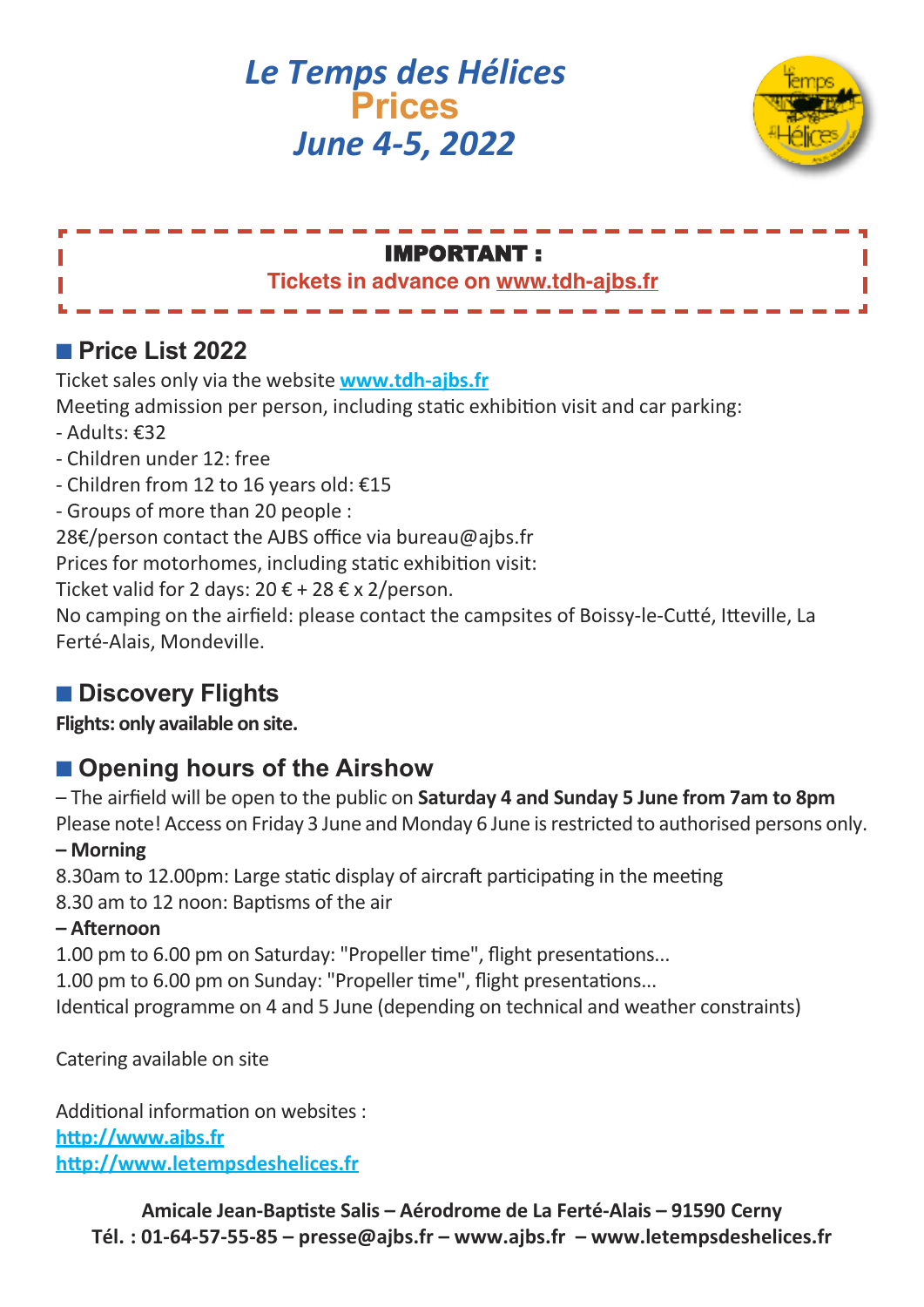

# *Le Temps des Hélices* **Press visuals** *June 4-5, 2022*



# ■ **Royalty-free photos**

Four visuals are proposed to illustrate the announcement of the Temps des Hélices 2022. Photos in jpeg, high definition (300 dpi), on request by mail via **presse@ajbs.fr**

#### **Pioneers (1909-1913)**



**Crédit :** Bernard Charles / AJBS **Légende :** Blériot XI and Morane H, the first used by Louis Blériot for the first Channel crossing in 1909. The second, first crossing of the Mediterranean in 1913 with Roland Garros.

# **Patrouille de France (2022)**



**Crédit :** Jean-Pierre Touzeau / AJBS **Légende :** Alpha Jet of the Patrouille de France (PAF)



**Crédit :** Jean-Pierre Touzeau / AJBS **Légende :** Mitsubishi A6M "Zero" based on a North American T-6 for the purpose of the cinema.

#### **Zero (1939-1945) Fouga Magister (1970)**



**Crédit :** Bernard Charles / AJBS **Légende :** CM-170 Fouga Magister patrol, the training aircraft of the French Air Force in the 1970s.

**Amicale Jean-Baptiste Salis – Aérodrome de La Ferté-Alais – 91590 Cerny Tél. : 01-64-57-55-85 – presse@ajbs.fr – www.ajbs.fr – www.letempsdeshelices.fr**